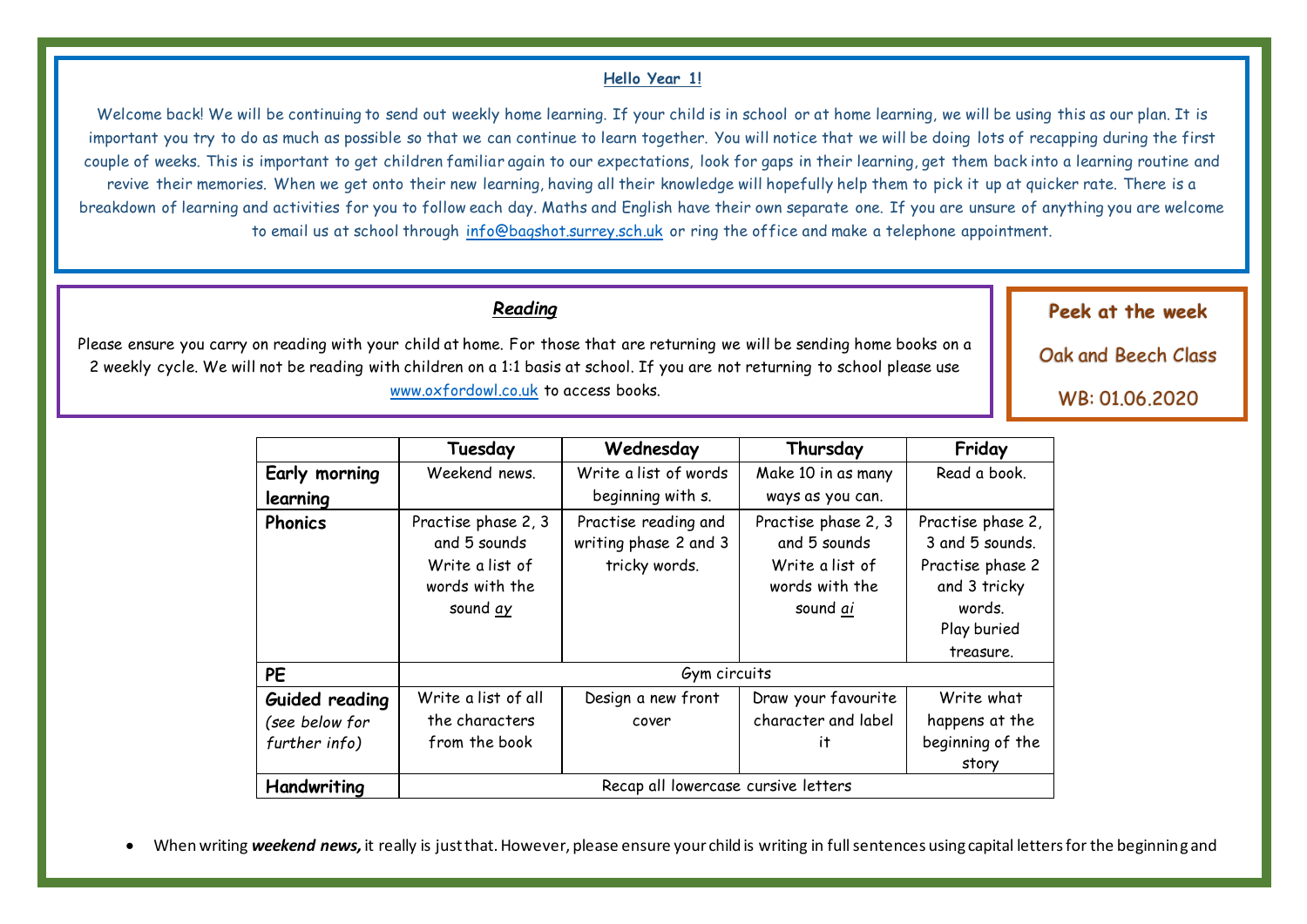## *Guided reading*

### *The Gruffalo*

Each week we will be looking at a book in more detail. If you have the book, please read that if not look at the following video

#### *<https://youtu.be/ADqon006eRY>*

Before we do each task, we would read the book again then discuss the task in detail.



*PE Gym circuits*

Create a circuit of exercises the children have to complete. Jumping jacks, running, 10 jumps, push ups, the plank, running on the spot, squats etc.



#### *Websites to help support learning*

**Phonics** – [www.phonicsplay.co.uk](http://www.phonicsplay.co.uk/) – here you will find flash cards of sounds, tricky trucks and games to support their learning (buried treasure)

**Handwriting**, letter formation - [www.ictgames.com/mobilePage/skyWriter](http://www.ictgames.com/mobilePage/skyWriter)

**Place value** games - <https://www.topmarks.co.uk/learning-to-count/place-value-basketball>

#### *Spellings*

This week we are re-introducing group spellings. We will be doing spelling tests again however, we are unable to send home spelling practise sheets. If you are at home please ensure you test your child every Friday. We will test those children who are in with us on Friday for the spellings they have been learning that week. Remember your child needs to be able to sight read, spell the individual word and write it in a sentence correctly.

| <b>Butterflies</b> | <b>Bees</b> | ladybirds |
|--------------------|-------------|-----------|
| me                 | share       | not       |
| my                 | square      | note      |
| put                | stare       | cub       |
| said               | tide        | cube      |
| people             | wide        | tub       |
| Mr                 | bike        | tube      |
| Mrs                | size        | us        |
| frog               | wise        | use       |
| long               | inside      | cut       |
| qoing              | mine        | cute      |

#### **\* Extra challenge**

Can you write the word shoe in your sentence too?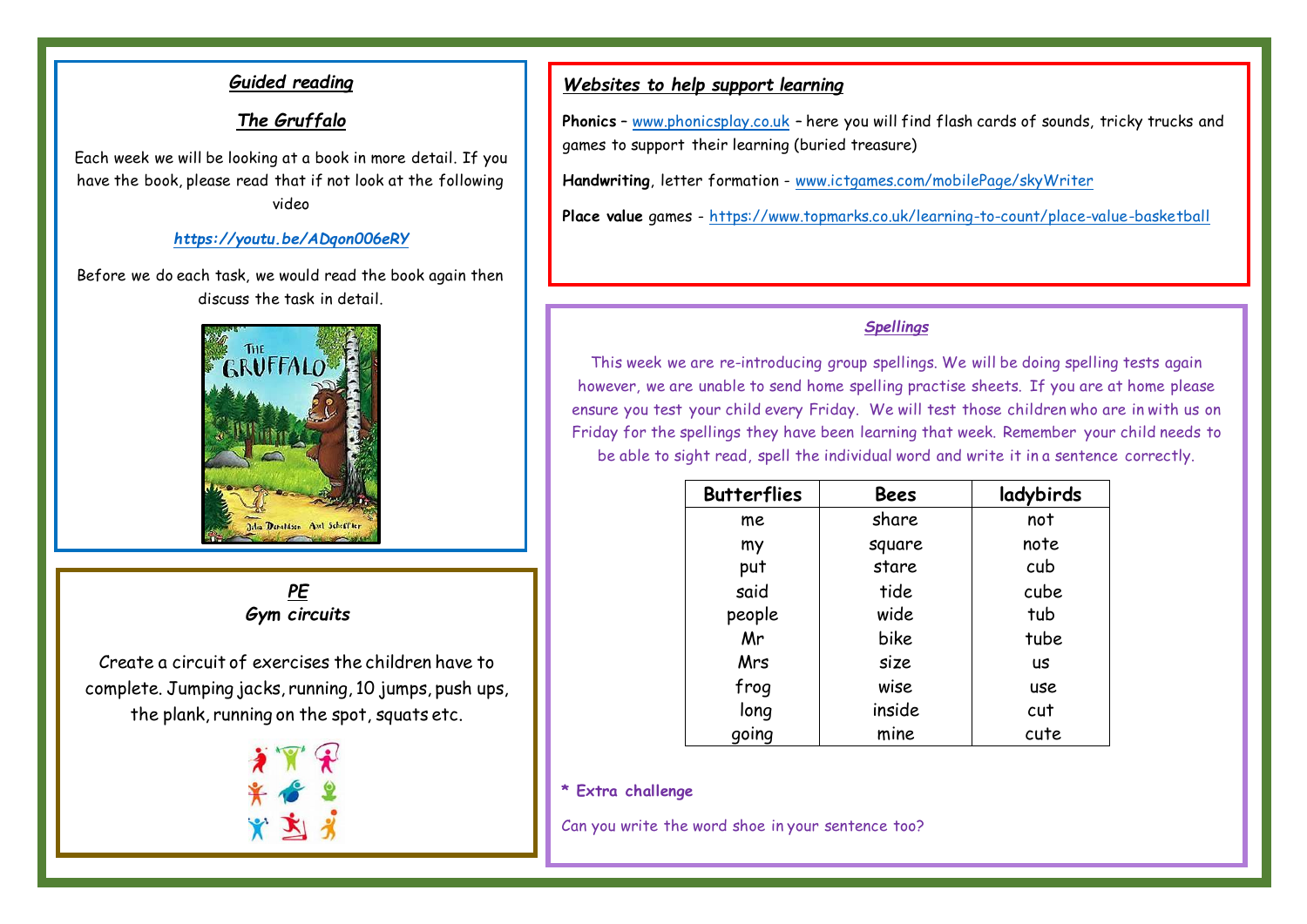## **Maths**

Before we move forward with Maths, we would like to recap place value. We will recap all the different ways in which we manipulate the numbers, calculate and record. These can then be applied across all numbers up to 100. We will start with 10 and build up to 20, recording in a variety of ways.

| Tuesday                               | Wednesday                             | Thursday                               | Friday                                |
|---------------------------------------|---------------------------------------|----------------------------------------|---------------------------------------|
| Recap number bonds to 10 - explore    | Recap number bonds to 20 - explore    | Fact family                            | Number stories                        |
| all ways using concrete objects to    | all ways using concrete objects to    | Beat the parent or teacher at          | Challenge the child to create a fact  |
| make 10.                              | make 20.                              | systematic number bonds to 20.         | family using the numbers 12 8 20. See |
| Record your findings using part whole | Record your findings using part whole | Take one of those number bonds and     | if they can independently work them   |
| model.                                | model.                                | have a look at the ways in which you   | out and out the symbols in.           |
|                                       | Write systematic number bonds to 20.  | can make it. EG - 6+14=20, 14+6=20.    |                                       |
|                                       | Use a number line and/or concrete     | Then discuss what happens if you swap  | Create some number stories together   |
|                                       | objects, to help you.                 | the calculation symbols around, it     | using concrete objects. Ask the       |
|                                       |                                       | becomes 20=6+14 and 20=14+6. Write     | children how they would record this.  |
|                                       |                                       | these calculations (you have created a |                                       |
|                                       |                                       | fact family of 4)                      |                                       |
| Activity                              | Activity                              | Activity                               | Activity                              |
| Record number bonds to 10 in a        | Roll a dice, write that number down,  | Practise writing fact families of 4    | Children to independently write some  |
| systematic way                        | now find the rest of the number to    | using different calculations.          | number stories using number facts up  |
|                                       | make 20 (or 10).                      | Please see image below on how to       | to 20. Children to record the actual  |
| Ask the children what do they notice? | Use a number line or concrete objects | record.                                | number calculations too using part    |
| Have a race and see who can write     | to help.                              |                                        | whole or number calculations.         |
| them the quickest.                    | Write the whole calculation.          |                                        |                                       |
| Start with 10 and work                | $6 + 14 = 20$                         |                                        |                                       |
| backwards.                            |                                       |                                        |                                       |
|                                       |                                       |                                        |                                       |
|                                       |                                       | *Extension - missing numbers, write    |                                       |
|                                       | *Extension - how many ways can you    | the fact family but deliberately miss  |                                       |
|                                       | record your answer?                   | out numbers (or symbols). Ask your     |                                       |
|                                       |                                       | child to fill in the missing numbers   |                                       |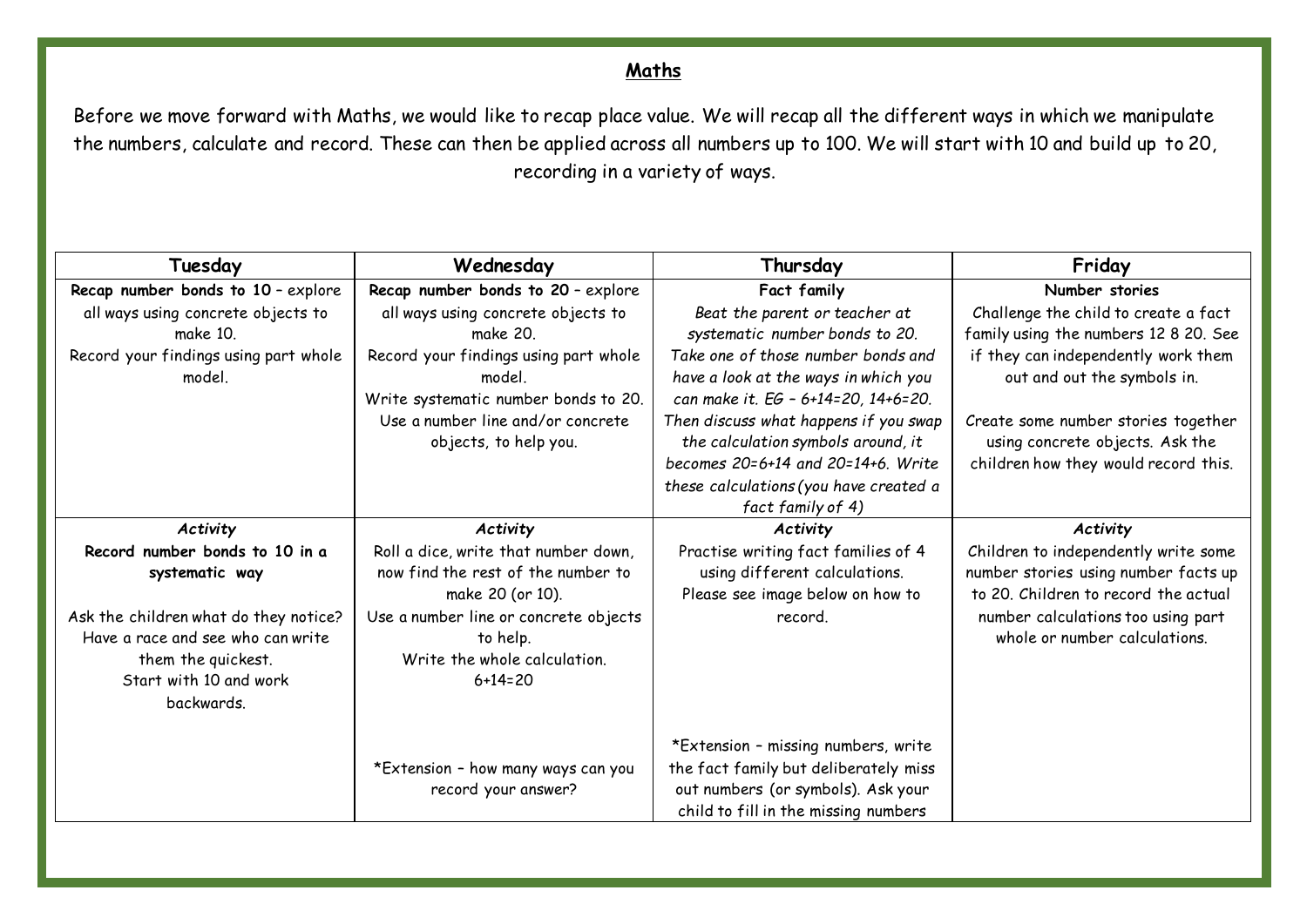# *Different ways to record*.



(the different parts to make the whole number)

**Part whole model**



**Number calculation** or **number sentence**

**Number line**

 $3 + 1 = 4$ 



*Number stories* There are 5 hot air balloons in a race. 3 more balloons join. How many balloons are there altogether?

**Concrete objects** = bricks, pasta, buttons, Lego, leaves, corks anything you can touch and move about.

| Systematic number bonds |         |  |  |  |  |  |
|-------------------------|---------|--|--|--|--|--|
| 0+10                    | $10+0$  |  |  |  |  |  |
| $1+9$                   | $9 + 1$ |  |  |  |  |  |
| $2 + 8$                 | $8 + 2$ |  |  |  |  |  |
| $3+7$                   | $7 + 3$ |  |  |  |  |  |
| $4 + 6$                 | $6 + 4$ |  |  |  |  |  |
| $5 + 5$                 | 5+5     |  |  |  |  |  |
| $6 + 4$                 | $4 + 6$ |  |  |  |  |  |
| $7 + 3$                 | $3+7$   |  |  |  |  |  |
| 8+2                     | $2 + 8$ |  |  |  |  |  |
| $9 + 1$                 | 1+9     |  |  |  |  |  |
| $10+0$                  | 0+10    |  |  |  |  |  |